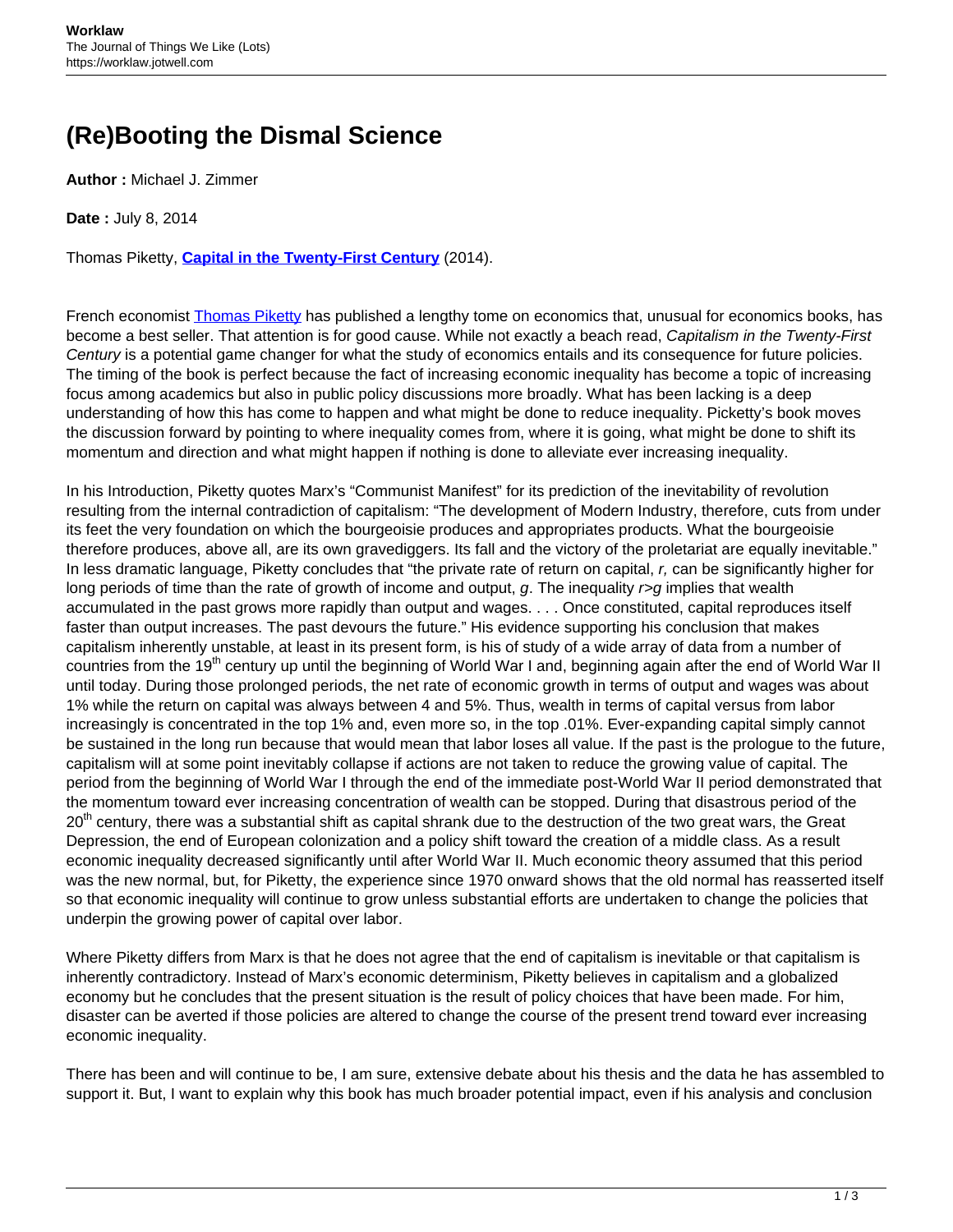might not ultimately be accepted in whole or even in substantial part. There are three reasons why this book is likely to have long term significance, even beyond the conclusions that Piketty draws from his studies. The first concerns the proper scope of economics as a discipline. In 1962, Milton Friedman published "Capitalism and Freedom" that was the opening shot in the war to replace Keynesian macroeconomics with free market microeconomics—the Chicago School. With tremendous support from those economic interests that would benefit from neoliberal economic theory and governmental policies based on that theory, free market microeconomics won the war in the United States and it has had a tremendous impact globally as well. Piketty challenges that narrow view of what is properly called economics by reasserting the significance of macroeconomic theory as a proper basis not only for the study of economics as an academic discipline but also to make economic policy decisions.

Second, Piketty is convinced that the true study of economics is a social science. To be a social science and to be potentially meaningful, economics must be based on the best and broadest available data, and not just theory. To support a return to that broader view of what economics is all about, Piketty looks to history and, more importantly, to all kinds of sources of economic data developed both internationally and—so far, more significantly—within different national economies. In short, he wants to transform economics from pure theory to join other social sciences, such as sociology, that are based on data and its analysis. Chicago School economics has recently been at least dinged, if not seriously undermined, by the emergence of microeconomic behavioral economics that studies data showing how people make economic decisions rather than the hypothetical "rational economic actors" that drive pure Chicago School economic theory. Piketty shows that analyzing vast amounts of macroeconomic data is key to making the study of economics realistic and therefore useful. He, of course, calls for amassing much more data of different types especially from much more of the world including the developing and undeveloped nations of the world.

Third, Piketty rejects the parochialism of economics that focus on individual national economies. He takes a global perspective on how economic theory and policy should be discussed. Given the expanding significance of global economic activity, this seems obvious. Most of his analysis is based on major developed national economies because the U.S., the U.K., France, Germany, Japan, and Sweden have the data that have been collected that can be used for his comparative analyses. But he uses any data he can find to project the way globalized economics works. Would more data come available from the developing world, Piketty would incorporate that in his approach to economics.

The book is well written, surprisingly so considering it is a translation from the French, but it is long. Piketty presents a vast array of historical and current data of widely different forms and includes data from 20 countries. His descriptions along with accompanying graphs and tables are extremely clear. Based on the data presented, Piketty presents a wide variety of different interpretations and he does a good job supporting the conclusions that he draws from these mountains of information.

Publication of Capital in the Twenty-First Century has resulted in a significant amount of response, much of it favorable but also a lot of criticism. The criticism takes two basic forms—challenges to his data and to the inferences that he draws based on that data. So far, the most significant attack on Piketty's methodology for presenting and interpreting data has been by the Financial Times economics editor, Chris Giles. Some of the criticisms involve what Giles considers to be "transcription errors from the original sources and incorrect formulas." Piketty has explained these not as errors but as necessary judgment calls based on limitations inherent in the way the different sources of data have been made available and how best to interpret them overall. More seriously, Giles claims that Piketty misinterprets data from the U.K. so that Piketty's conclusion that inequality is increasing is unsupported and in fact economic inequality is not increasing in the U.K. Piketty responds that Giles fails to understand the difference between tax data and survey data about wealth. According to Piketty, Giles is comparing the apples of hard tax data with the oranges of much softer survey data. Survey data understates wealth because people have a strong tendency to underreport what they own. Given the tremendous amount and range of data that Piketty has assembled, the immediate future of Piketty's approach will depend on how reviews of his methodology turn out. In his response to Giles, Piketty appears to have so far won the debate, but it is still very early. If nothing else, Capital in the Twenty-First Century is likely to set the agenda for economic researchers for the foreseeable future.